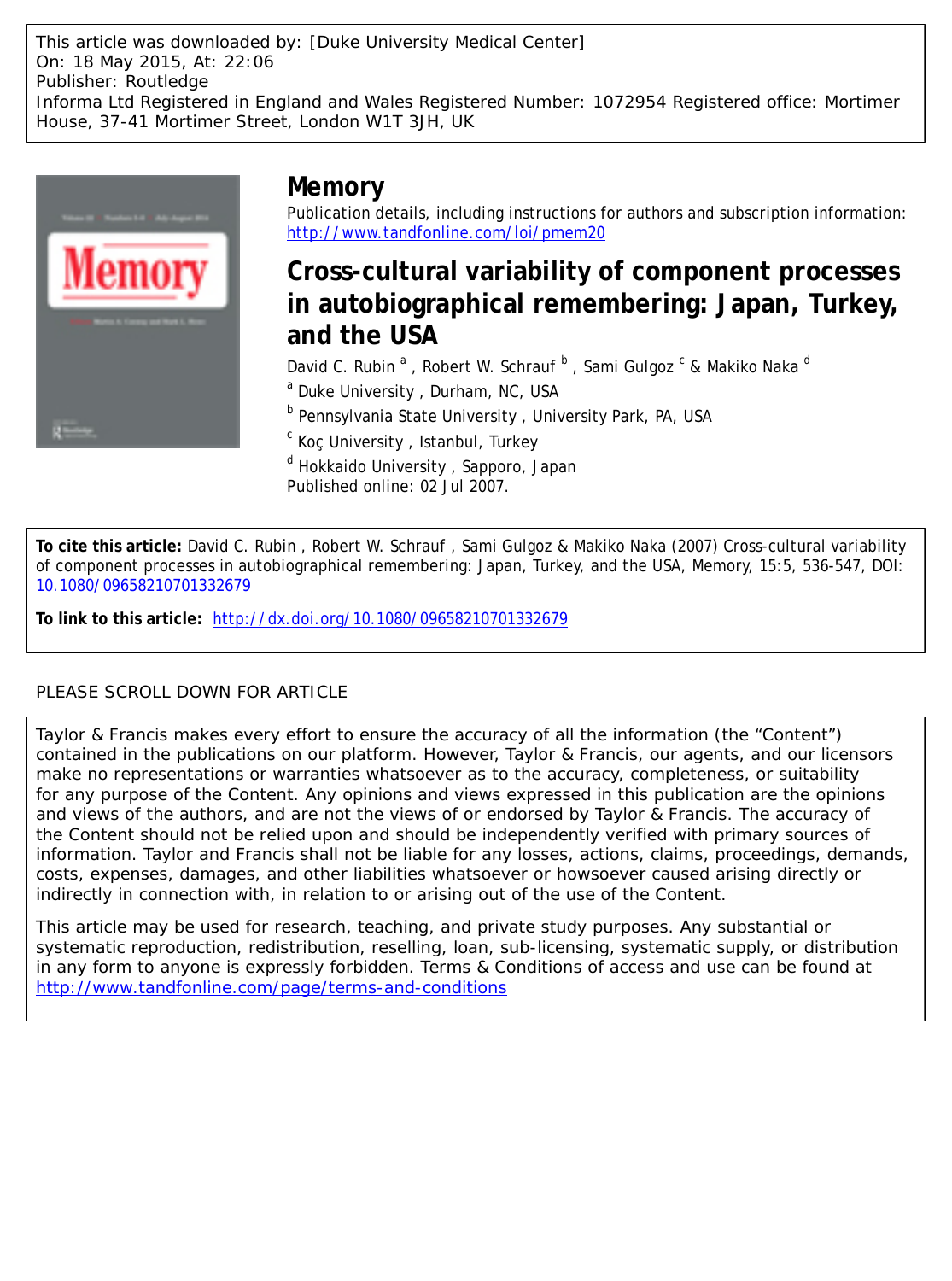# Cross-cultural variability of component processes in autobiographical remembering: Japan, Turkey, and the USA

David C. Rubin

Duke University, Durham, NC, USA

Robert W. Schrauf Pennsylvania State University, University Park, PA, USA

#### Sami Gulgoz

Koc¸ University, Istanbul, Turkey

#### Makiko Naka

Hokkaido University, Sapporo, Japan

Although the underlying mechanics of autobiographical memory may be identical across cultures, the processing of information differs. Undergraduates from Japan, Turkey, and the USA rated 30 autobiographical memories on 15 phenomenological and cognitive properties. Mean values were similar across cultures, with means from the Japanese sample being lower on most measures but higher on belief in the accuracy of their memories. Correlations within individuals were also similar across cultures, with correlations from the Turkish sample being higher between measures of language and measures of recollection and belief. For all three cultures, in multiple regression analyses, measures of recollection were predicted by visual imagery, auditory imagery, and emotions, whereas measures of belief were predicted by knowledge of the setting. These results show subtle cultural differences in the experience of remembering.

In psychology, the cross-cultural study of autobiographical memory has focused on two areas: the development of narrative in autobiographical memory (Han, Leichtman, & Wang, 1998; Jin & Naka, 2002; Mullen & Yi, 1995; Wang & Brockmeister, 2002) and the distribution of autobiographical memories across the lifespan (Conway & Haque, 1999; Conway, Wang, Hanyu, & Haque, 2005; Larsen, Schrauf, Fromholt, & Rubin, 2002; Schrauf & Rubin, 2000, 2003). In both these areas one notes the same basic results in different cultures, often with small but interpretable modifications for culture or major events in the cultural life of the society.

Here we view autobiographical memories as the products of component processes, with each process occurring in a separate behaviourally and neurally defined system. This is the basic-systems model of autobiographical memory summarised in Rubin (2005, 2006) and elaborated in a series

Address correspondence to: David C. Rubin, Department of Psychology and Neuroscience, Duke University, Durham, NC, 27708-0086, USA. E-mail: david.rubin@duke.edu

Support was provided by National Institute of Aging grants RO1 AG16340 and R01 AG023123 and National Institute of Mental Health Grant R01 MH066079. We wish to thank Ali Tekcan for comments on the paper.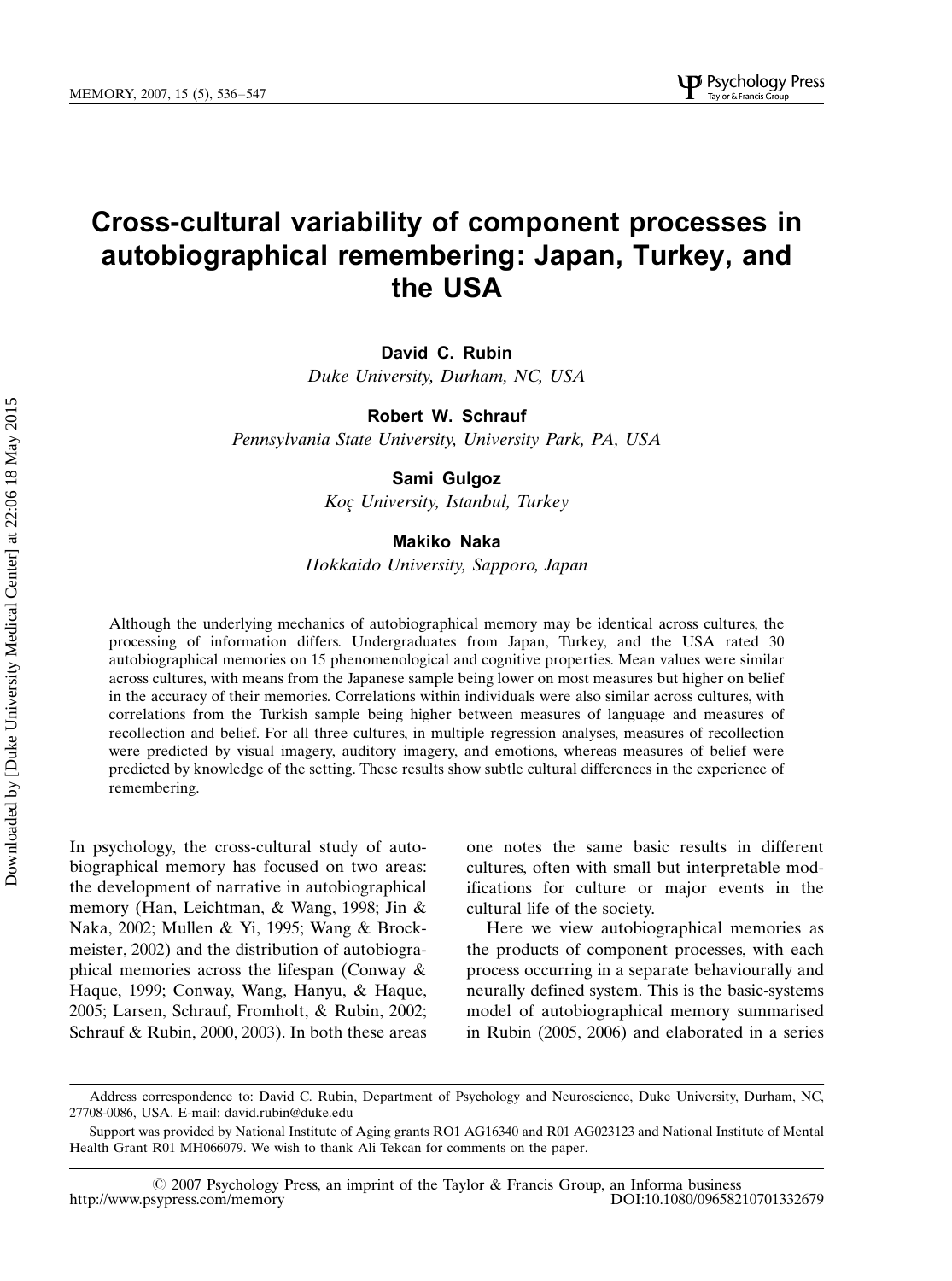of empirical studies (Greenberg & Rubin, 2003; Rubin, 1998; Rubin & Greenberg, 1998, 2003; Rubin, Schrauf, & Greenberg, 2003; Schrauf, 2000; Schrauf & Rubin, 1998, 2000; Rubin & Siegler, 2004). This model is distinctive, eschewing the notion of abstract, amodal information in the brain and in tracing the components of autobiographical memories (visual imagery, auditory imagery, emotion, language, narrative, and others) to specific systems represented by identifiable areas in the brain. Thus, an autobiographical memory is the result of selectively reintegrating sensory, motor, emotional, and linguistic information from various brain centres into a narrative whole that corresponds to the original binding of some or all of that information at the encoding of the event (Rubin, 2006).

In previous work (Rubin, Schrauf, & Greenberg, 2003; Rubin & Siegler, 2004) we provided behavioural evidence that supports this basicsystems model by having participants retrieve memories and then complete rating scales representing the cognitive and metacognitive properties that make up the basic systems. In particular, we examined how the component processes of autobiographical memory clearly represented in subsystems of the brain (e.g., visual imagery, auditory imagery, emotional reinstatement, language, narrative, etc.) influenced two important metacognitive processes of autobiographical memory (recollection and belief). These latter, while not specific subsystems, are nevertheless critical dimensions of autobiographical memory.

Recollection is a metacognitive judgement about the extent to which a person re-experiences or relives an event upon remembering it. It differentiates memory from other states such as dreaming or imagining, but even within memory there is room for variability in recollection, as abundant research has drawn the distinction between ''remember'' vs ''know'' judgements in episodic memory tasks (Gardner & Java, 1990; Tulving, 1985). Belief is a metacognitive judgement about the extent to which a person believes that a memory accurately represents an event from the personal past. Again, there is room for variability here as individuals commonly judge that memory is fallible and sometimes simply wrong. We found that higher recall of visual imagery, auditory imagery, and emotional reinstatement in memory predicted higher ratings of reliving the event (recollection), and that higher recall of the spatial setting of events predicted

belief in the accord between what happened and the memory of what happened.

Because judgements of recollection and belief are metacognitive and not grounded in specific subsystems, we suspected that they might be more culturally variable than the component, cognitive processes represented in the basic-systems model. In this approach to culture and cognition, we assume that basic information-processing systems, represented by identifiable areas in the brain, are panhuman, but that the actual processing (integration and manipulation of information) is subject to cultural entrainment. This is analogous to other cross-cultural cognitive research such as that by Hedden et al. (2002), which assumed that basic processing mechanisms such as processing speed and working memory would be present and measurable across cultural groups but that differences would emerge in processing outcomes as a result of interaction with culture. A similar assumption is made in social psychology, for instance in the work of Markus and Kitayama (1991) who find cultural differences in cognitive processing related to the ''self'' (but by implication find that the ''self'' as a basic component of human being is pancultural). Thus, we sought to assess the cross-cultural variability of the metacognitive processes of recollection and belief in Japanese, Turkish, and American (USA) samples. Given that natural languages differentially draw attention to some aspects of experience and elide over others (Boroditsky, Schmidt, & Phillips, 2003; Slobin, 1996), we began by informally assessing whether the distinctions in the American ratings existed in Japanese and Turkish.

Consider the case of recollection. Just as the remember/know distinction makes sense in English, a similar distinction exists in Turkish between hatirlamak and bilmek, and in Japanese between the verbs kiokushiteiru and shitteiru. Moreover, studies distinguishing remember from know judgements have been conducted in Japan and Turkey as well as the USA (e.g., Horiuchi, 2004; Rubin, Hinton, & Wenzel, 1999; Tekcan et al., 2002). Thus, each of the languages spoken by participants in our study make similar distinctions between mnemonic information that is remembered vs simply known. Nevertheless, it remains an empirical question whether and to what extent the component processes that predicted recollection in the American sample will predict recollection in the Japanese and Turkish samples.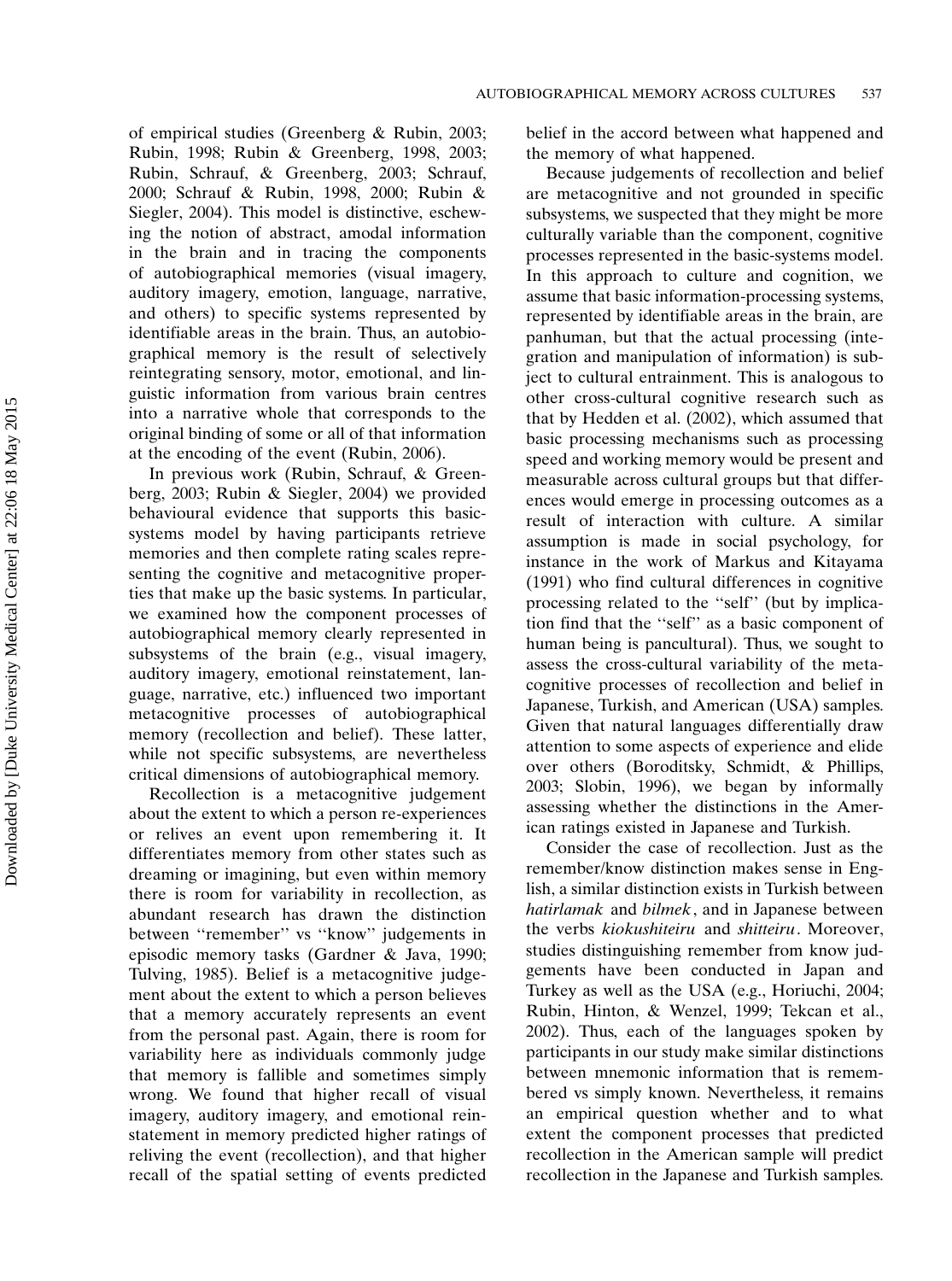On the other hand, there may be reason to predict that belief in one's memories—judgements that memories accurately represent originating events-is more variable cross-culturally. In this regard it is of note that Turkish grammar has a special status for the narrative that impacts upon belief (Slobin & Aksu, 1982). There are two forms of past tense in Turkish, the -di form and the -mis (pronounced as mish) form. These two forms are verb suffixes for past tense that have different implications. The -di form is used for actions that are personally experienced or witnessed. The -mis form denotes hearsay and secondary sources as well as information that the individual inferred, or for which he or she was unprepared, or that has a quality of otherworldliness (e.g., myths and fairytales). These two grammatical forms distinguish the reliability of narratives. If a particular event is told in the -di form, the narrator has seen, experienced, or felt it and therefore there is no reason to doubt the reality of the event. However, if the event is told in the -mis form, then the narrator has not seen it directly, suggesting that the reliability may not be ascertained.

We chose Japan, Turkey, and the USA for several reasons. One practical reason was the availability of research participants in these three areas who were sufficiently familiar with rating scales to take part in the study. Another reason for our choice was that we wanted a diversity of cultures. Anthropologists define ''culture areas'' as regions comprising groups of societies with common environmental influences, geographical contiguity, shared history, and similar social structure (Burton, Moore, Whiting, & Romney, 1996). Clearly, Japan, Turkey, and the US represent historically different cultural and geopolitical regions.

The three cultures also differ from each other on more quantitative measures (Hofstede, 1980, 2001). Hofstede (2001), ranked 53 countries and regions on four cultural dimensions derived from factor-analytic studies. His participants were marketing and service employees of a large multinational company. Most were middle-class college graduates. Additional data were collected from managers receiving post-graduate training. Thus, the sample on which cultural diversity was measured was at least as educated as our own. Japan, Turkey, and the USA had the following ranks on the four cultural dimensions: Power Distance (the degree of power difference between superior and subordinate as perceived by the less powerful): 33, 18.5, 38; Individualism (the level of distinction of the individual from the other in the social environment): 22.5, 28, 1; Masculinity (the importance attached to masculine goals as opposed to feminine goals) 1 32.5 15; and Uncertainty Avoidance (the need for clear, defined, and specified environment with a predictable future): 7, 16.5, 43. Uncertainty Avoidance is highly affected by the age of the respondents and once age is equated across samples, the spread in Uncertainty Avoidance becomes even larger with Japan, Turkey, and USA, being ranked 1, 22, and 37 in the 40 countries in which the age correction was done. Thus the ranks of the three cultures vary widely, implying that the three cultures are, in fact, quite different.

McCrae et al. (2005) examined the similarities between 51 cultures on 30 Revised NEO Personality Inventory facet scores. A multidimensional scaling procedure where two dimensions were extracted and rotated to maximise correlations with Neuroticism and Extraversion revealed that the Japanese, Turkish, and American cultures are represented in separate clusters.

We are not claiming that differences described by global regions, Hofstede's four dimensions, or McCrae et al.'s personality factors are the only differences in our three cultures, only that they indicate that we have sampled widely. Similarly, although we assume that differences in Individualism and Uncertainty Avoidance or personality dimensions like Extraversion are likely to provide us with considerable variability among our three samples on some of the properties we measure, we are not claiming that these differences are the only reason or cause for any variability that is observed.

In terms of autobiographical memory, a question like our scale of belief in the accuracy of a memory (i.e., I believe the event in my memory really occurred in the way I remember it and that I have not imagined or fabricated anything that did not occur, rated from  $1 = 100\%$  imaginary to  $7=100\%$  real) should be highly related to Uncertainty Avoidance. If one cannot usually trust one's own memories to be accurate, then the world would be a very uncertain place. Given the range of uncertainty avoidance across these three cultures, we should obtain a good range in our belief measures with Japanese participants being higher than Turkish participants, who should be higher than the USA. Similarly, the USA ranks highest in Individualism, whereas Japan is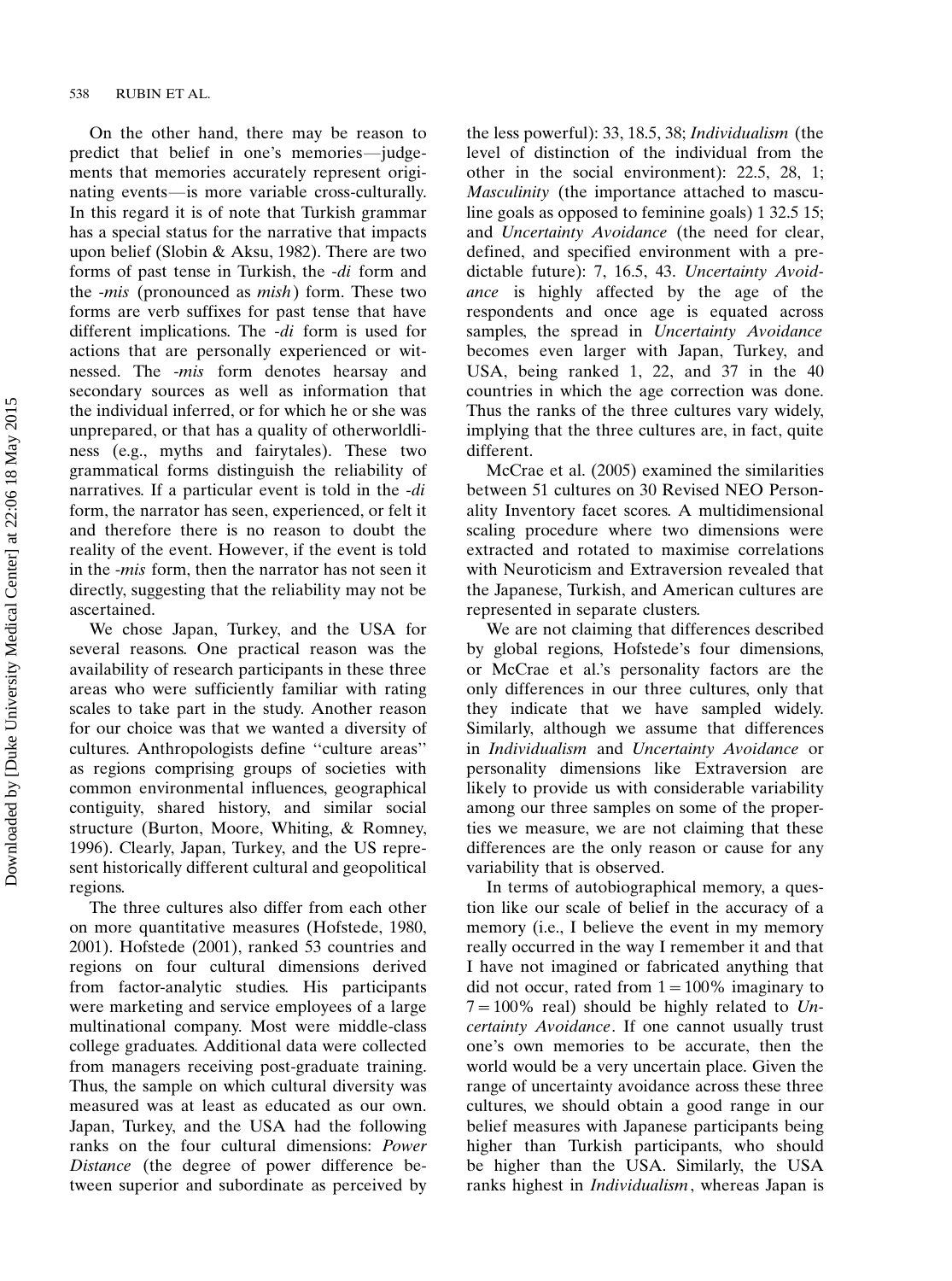near the middle and Turkey ranks lower. This suggests that compared to Turkey and possibly Japan, participants in the USA should show less dependence on auditory imagery (at least to the extent that it reflects spoken language), language, and narrative compared to other component processes such as vision. That is, it seems logical to assume that participants from highly individualist cultures might rank their privately verifiable visual evidence over socially derived (e.g., "heard" evidence). Given these predictions, differences in mean values should follow, but these would say little about the mechanisms used to produce the belief in the accuracy of an autobiographical memory or auditory versus visual imagery. Thus, for questions of the relationships among variables we use correlations and multiple regressions.

#### METHOD

The basic procedure was set first in English and so we present the methods in detail for the USA sample, noting deviations from it for the Japanese and Turkish samples. All instructions and rating scales were translated and back-translated by fluent bilinguals in order to ensure as close a translation of meaning as possible. The USA sample was analysed in Experiment 1 of Rubin et al. (2003).

#### **Participants**

All participants were native speakers of the language group in which they were tested. For each culture we tested in excess of 50 individuals and then reduced the number to 50 to produce equal ns by eliminating those participants who had the most missing data, either because they failed to report a memory to a cue word or failed to answer questions about a cue word. In the Japanese, Turkish, and USA samples there were initially 52, 57, and 55 individuals. The average age of the 50 Japanese participants was 19.30  $(SD = .99$ , range 18–23); 26 were female. For Turkey, the average age of the 50 participants was 18.94 ( $SD = .71$ , range 17-21); 31 were female. For the USA, the average age was  $18.54$  (SD = .76, range  $17-21$ ); 34 were female. Being university undergraduates effectively holds SES and education high so that any cross-cultural

differences that do emerge should be due to culture and not these other factors.

#### **Materials**

Each participant was presented with a booklet consisting of a cover page with instructions, a double-sided sample page containing a sample cue word and 15 questions about the memory it cued, a dividing page, and then 30 more doublesided pages, each of which contained one of 30 cue words and the 15 questions referring to the memory it elicited. All questions were 7-point rating scales anchored at extreme values such as "not at all" and "completely". Exceptions to the 7-point scales were responses for the date of the memory and the judgement of whether the memory was of an event that occurred within a single day or was extended over longer than a day, or was the merging of several events The instructions began:

In this study we are trying to find out about the basic properties of autobiographical memories. To do this we will cue you with 30 words. For each word we will ask you to recall the first memory from your life that comes to mind and to think about it for a while before answering questions about the memory. There are no correct answers; we are just trying to document the kind of memories people have.

Table 1 provides a list and brief description of our measures along with the brief names to which we refer throughout the text. The concepts tapped by these measures are the ones commonly considered and rated in the autobiographical memory literature (Conway & Pleydell-Pearce, 2000; Johnson, Foley, Suengas, & Raye, 1988; Rubin, Groth, & Goldsmith, 1984; Rubin & Schulkind, 1997; Sheen, Kemp, & Rubin, 2001). Each question is a proxy for one or more complex theories or theoretical ideas (Rubin, 2005). The full set of questions is given in the Appendix of Rubin et al. (2003).

#### Procedure

The participants were tested in large groups. The printed instructions were read to them, and they were asked to think of a memory to the word *tree* and then answer all 15 questions about it. Each of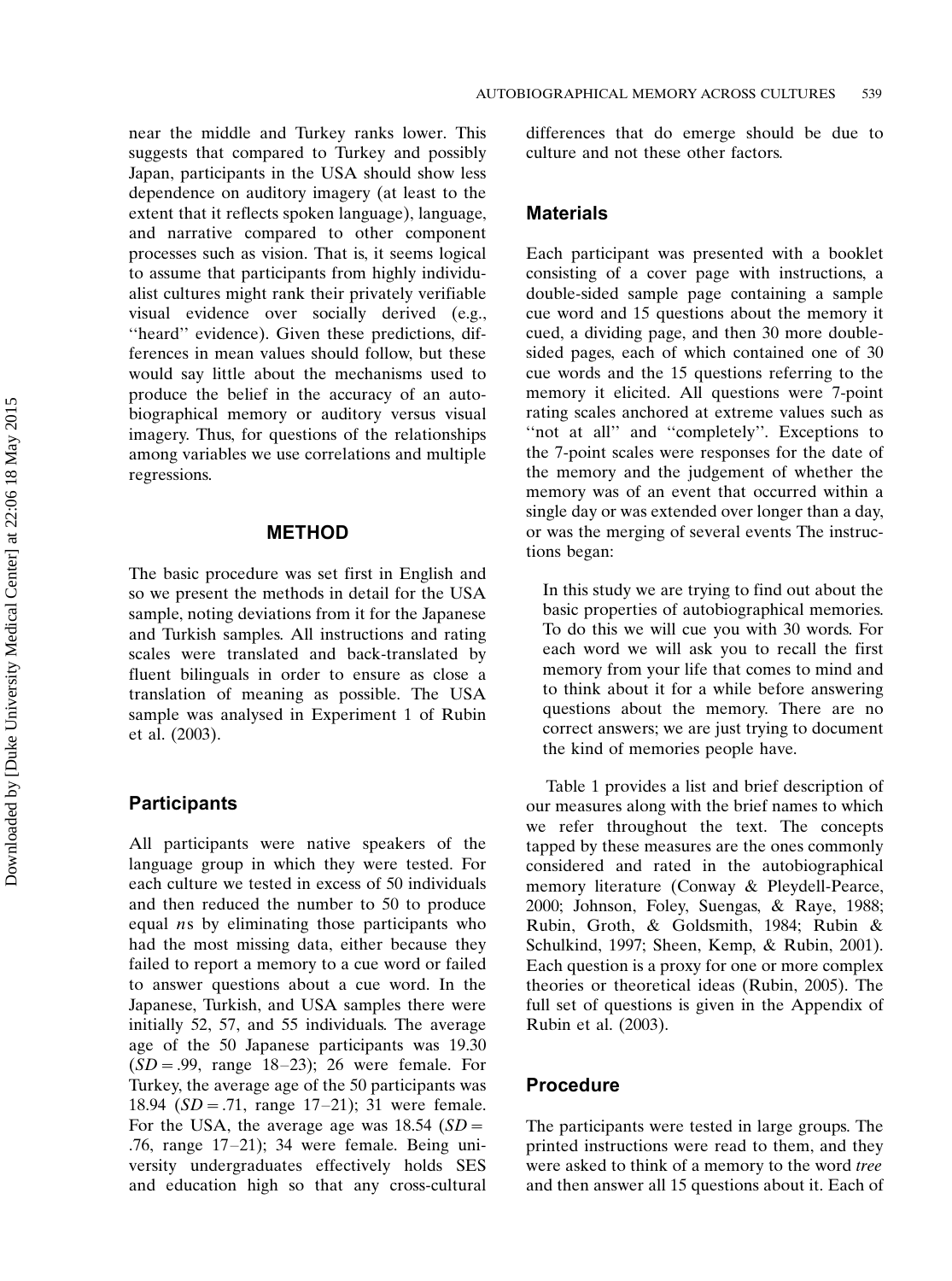TABLE 1 Variables used in the study

| Variable                | Brief description of rating scale                    |
|-------------------------|------------------------------------------------------|
| Recollection and belief |                                                      |
| Reliving                | I am reliving the original event.                    |
| Back in time            | I travel back to the time when it happened.          |
|                         | Remember/know I remember it rather than just knowing |
|                         | it happened.                                         |
| Real/imagine            | I believe the event in my memory really              |
|                         | occurred.                                            |
| Component processes     |                                                      |
| See                     | I can see it in my mind.                             |
| Setting                 | I can recall the setting where it occurred.          |
| Hear                    | I can hear it in my mind.                            |
| Talk                    | I or other people are talking.                       |
| In words                | It comes to me in words.                             |
| Story                   | It comes to me as a coherent story.                  |
| Emotions                | I can feel now the emotions that I felt then.        |
|                         | Reported properties of events or memories            |
| Importance              | It is significant for my life.                       |
| Rehearsal               | I have thought or talked about this event.           |
| Once/many               | It occurred once at one particular time.             |
| Merged/extended         | A merging of events versus an extended<br>event.     |
| Age of memory           | Please date the memory (month/day/year).             |

All measures are 7-point rating scales anchored at extremes, except for once/many, merged/extended, and age of memory, which is converted to days reported since the event.

the 15 questions was discussed briefly and any questions from the participants were answered. The participants were then asked to recall a memory to each of the remaining 30 cue words in turn and, while they were thinking about that memory, to answer the 15 questions about it. This part of the task was self-paced. The complete procedure took between 50 and 90 minutes.

### RESULTS

For each group, the maximum number of possible memories was 1500 (50 participants  $\times$  30 memories each). There were few missing data. For Japan, Turkey, and the USA, with the exception of the dating of the memories, the number of missing ratings for our various scales varied: between 7 and 9 for Japan with the exception of once/many which had 27 missing values; between 28 and 31 for Turkey; and between 2 and 6 for the USA. All groups were asked to date their memories to the exact day, giving their best guess when possible. The Japanese students had 53 missing years, 222 missing months, and 858 missing days. We therefore restricted the Japanese dating to years. With this modification there were 53, 35, and 8 missing dates for Japan, Turkey, and the USA, respectively. Whether the missing dates in the Japanese data were caused by a reluctance to guess and thereby provide inaccurate answers—a conjecture consistent with differences in Uncertainty Avoidance -remains an open question.

#### Means

As shown in Table 2, some rating scales, such as real/imagine, are generally high and others, such as in words, importance, and rehearse are generally low. In addition, there was considerable consistency in the ordering of ratings given to component processes. In all cultures, the highest ratings were given to either see or setting. These were followed by ratings of emotions. Next were the three ratings of auditory imagery and narrative (hear, talk, and story). The lowest ratings were given to in words. Yet there are still differences among the three cultures that are fairly large. For the 7-point rating scales, the difference between the cultures with the highest and lowest rating is about three-quarters of the average standard deviation within a culture. Thus, a person who scored at the 50th percentile in the culture with the highest score would be at the 77th percentile in the culture with the lowest score. For two scales, remember/know and setting, all three cultures differ by a Tukey's test; for two other scales, merge/extend and age of memory, none of the cultures differs. For the remaining 12 scales, there are 9 scales on which Japan differs from the USA, 6 on which Japan differs from Turkey, and 3 on which Turkey differs from the USA. More conservatively, of these 12 scales, there are 4 scales on which Japan is lower than the other two cultures (hear, talk, story, and once/ many), 1 scale on which Turkey is lower than the other two cultures (rehearse), and 1 scale on which the USA is higher than the other two cultures (see).

One interesting difference in the means that arises again in the correlational analyses that follow is that hearing appears more important in the Turkish sample. If one compares see to hear, two questions with very close wording that each ask about a different sensory modality, see is 1.33 and 1.14 higher in the Japanese and USA samples on a 7-point scale, respectively, but only .49 higher in the Turkish sample. A repeated measures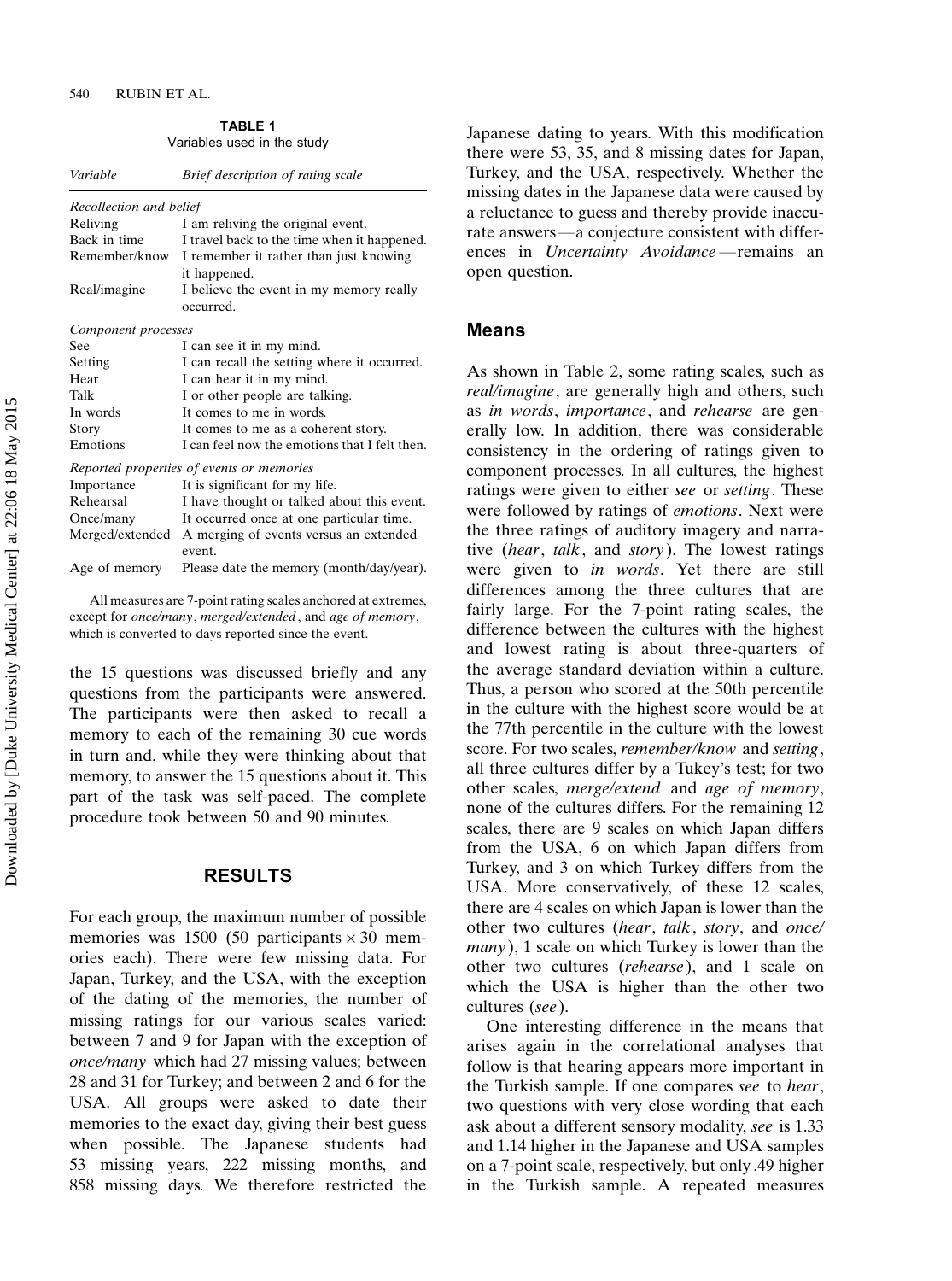| <b>ABLE</b> | £ |
|-------------|---|
|-------------|---|

|                                           | Country                    |                     |                            |           |  |  |  |  |  |  |  |
|-------------------------------------------|----------------------------|---------------------|----------------------------|-----------|--|--|--|--|--|--|--|
|                                           | Japan                      | Turkey              | <b>USA</b>                 |           |  |  |  |  |  |  |  |
| Variable                                  | Mean $(SD)$                | Mean $(SD)$         | Mean $(SD)$                | F(2, 147) |  |  |  |  |  |  |  |
| Recollection and belief                   |                            |                     |                            |           |  |  |  |  |  |  |  |
| Reliving                                  | 4.27 $(0.97)^{a}$          | 4.59 $(0.77)^{a,b}$ | 4.83 $(0.80)^b$            | $5.52**$  |  |  |  |  |  |  |  |
| Back in time                              | 4.18 $(1.07)^a$            | 4.54 $(0.81)^{a,b}$ | 4.85 $(1.09)^{b}$          | $5.70**$  |  |  |  |  |  |  |  |
| Remember/know                             | 4.37 $(0.85)^a$            | 4.94 $(0.72)^{b}$   | 5.69 $(0.65)^c$            | $9.55***$ |  |  |  |  |  |  |  |
| Real/imagine                              | 6.19 $(0.78)^a$            | 6.01 $(0.73)^{a,b}$ | 5.75 $(0.72)^{b}$          | $4.34*$   |  |  |  |  |  |  |  |
| Component processes                       |                            |                     |                            |           |  |  |  |  |  |  |  |
| See                                       | 4.83 $(0.77)^a$            | 4.84 $(0.77)^a$     | $5.37(0.72)^{b}$           | $8.57***$ |  |  |  |  |  |  |  |
| Setting                                   | 4.80 $(0.80)^a$            | 5.45 $(0.80)^b$     | 5.85 $(0.75)^{\circ}$      | 22.72***  |  |  |  |  |  |  |  |
| Hear                                      | 3.50 $(0.96)^a$            | 4.35 $(0.80)^{b}$   | 4.23 $(0.96)^{b}$          | 12.90***  |  |  |  |  |  |  |  |
| Talk                                      | 3.55 $(0.84)$ <sup>a</sup> | 4.10 $(0.88)^b$     | 4.34 $(0.87)$ <sup>b</sup> | 10.95***  |  |  |  |  |  |  |  |
| In words                                  | 3.21 $(1.14)^a$            | 3.75 $(0.79)^{b}$   | 3.43 $(1.36)^{a,b}$        | 2.99      |  |  |  |  |  |  |  |
| Story                                     | 3.52 $(1.03)^a$            | 4.20 $(0.83)^{b}$   | 4.49 $(1.06)^b$            | 13.05***  |  |  |  |  |  |  |  |
| Emotions                                  | 4.07 $(0.85)^a$            | 4.41 $(0.86)^{a,b}$ | 4.65 $(0.91)^{b}$          | 5.47**    |  |  |  |  |  |  |  |
| Reported properties of events or memories |                            |                     |                            |           |  |  |  |  |  |  |  |
| Importance                                | 3.14 $(0.84)^{a,b}$        | $2.98$ $(1.04)^a$   | 3.51 $(0.88)^b$            | $4.20*$   |  |  |  |  |  |  |  |
| Rehearse                                  | 3.50 $(1.04)^a$            | $2.99(0.73)^{b}$    | 3.41 $(0.81)$ <sup>a</sup> | $4.83**$  |  |  |  |  |  |  |  |
| Once/many                                 | $0.61~(0.16)^a$            | $0.71~(0.18)^{b}$   | $0.69~(0.15)^{b}$          | 5.60**    |  |  |  |  |  |  |  |
| Merge/extend                              | 1.42 $(0.26)^a$            | $1.54~(0.30)^a$     | 1.43 $(0.27)^a$            | 2.53      |  |  |  |  |  |  |  |
| Age of memory <sup>1</sup>                | 1943 $(743)^a$             | 1902 $(899)^a$      | 1565 $(779)^{a}$           | $3.28*$   |  |  |  |  |  |  |  |

Means and ANOVA for differences in memory variables across countries

Means with different superscripts are different at  $p < 0.05$  by a Tukey's test.  $* = .05, ** .01, ** * .001.$ 

<sup>1</sup>Age of memory is the reported time between the event and recall in days.

ANOVA confirms the difference in mean level,  $F(1, 147) = 313.75, p < .0001$ , in culture,  $F(2, 147) = 313.75, p < .0001$  $147$ ) = 9.18, p < .001, and their interaction, F(2,  $147$ ) = 21.03, p < .0001.

#### Multiple regressions predicting belief and recollection

In order to better understand why an autobiographical memory is recollected, why it is believed, and the relation between the two, we used multiple regression analyses to predict the reliving, back in time, remember/know, and real/imagine variables with 10 of the remaining 11 variables; merge/extended was excluded because it could not be calculated on the more than half of the memories that were rated as "once" on the *once* many scale. The analyses were conducted between subjects using the mean ratings of the 50 participants, and within subjects for each participant individually before aggregating over individual subjects' analyses. Table 3 presents these results. For the between-subjects analysis, the equation with the highest  $r$ -squared that had only variables with beta weights significantly

different from chance at the .05 level was chosen. For the within-subjects analyses, regressions were conducted for each participant separately and the parameters of the resulting equations were averaged (see Estes, 1956, for a discussion of averaging such linear equations; see Rubin et al., 2003, 2004; Rubin & Siegler, 2004, for other examples of using within- and betweensubject analyses). A  $t$ -test was performed on the set of 50 beta weights associated with each independent variable to see if its mean was different from zero at the  $p < .0001$  level. This procedure was first conducted with all 10 independent variables. Next, the independent variable with the smallest average beta weight was removed if it was not different from zero at the .0001 level. This step was repeated until all remaining beta weights were statistically significant. We used the .0001 level instead of the .05 level to arrive at a roughly equal number of predictors in the between- and within-subjects equations in order to facilitate comparisons between them. The change in  $p$  level from .05 between subjects to .0001 within subjects indicates the high degree of similarity among the regression equations of the individual participants.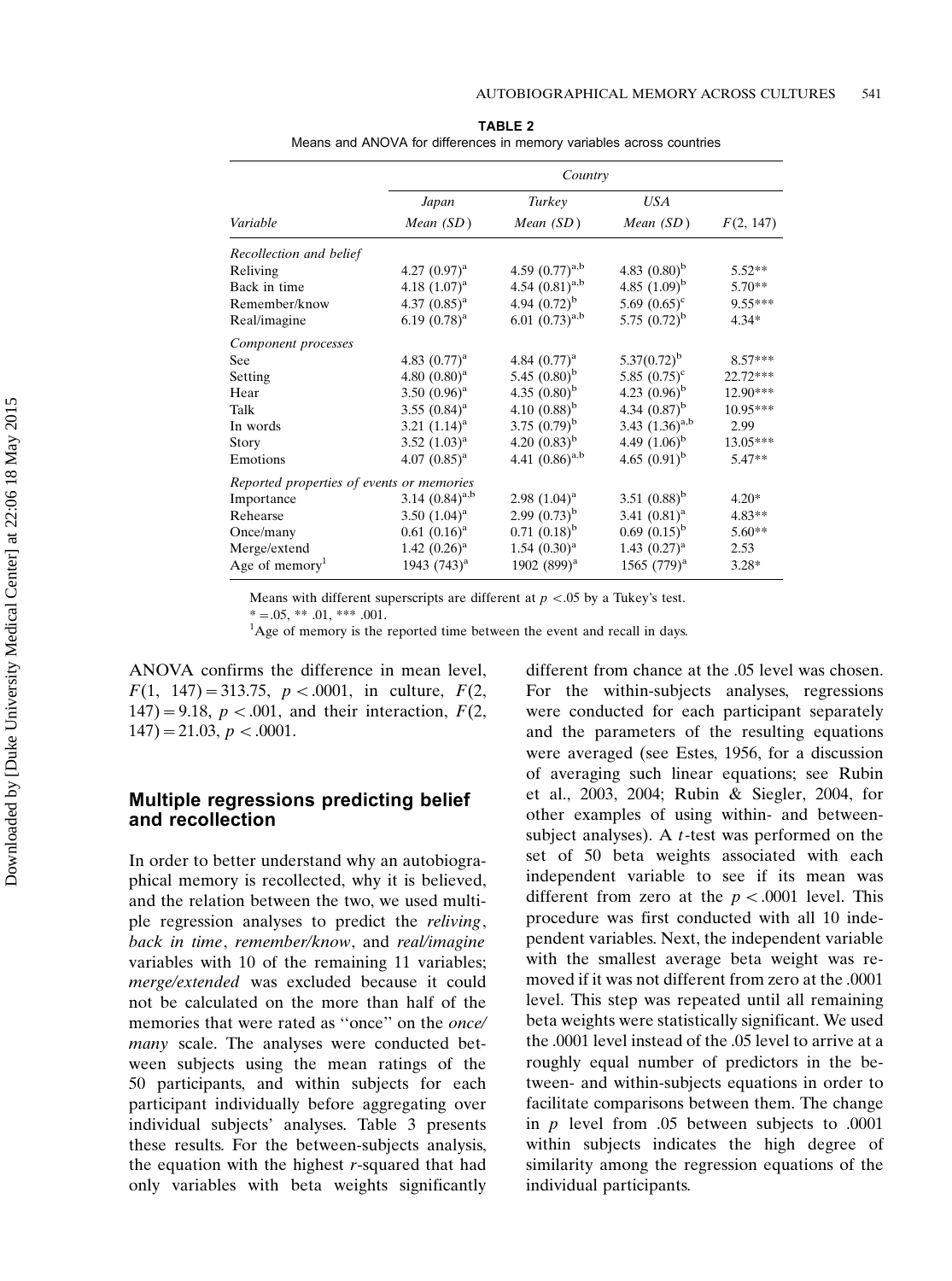|                       |                     |         | Beta weights for independent variable |         |      |          |              |                 |            |          |           |               |         |  |  |  |
|-----------------------|---------------------|---------|---------------------------------------|---------|------|----------|--------------|-----------------|------------|----------|-----------|---------------|---------|--|--|--|
| Dependent<br>variable | Type of<br>analysis | See     | Setting                               | Hear    | Talk | In words | <b>Story</b> | <b>Emotions</b> | Importance | Rehearse | Once/many | Age of memory | $R^2$   |  |  |  |
| Reliving              |                     |         |                                       |         |      |          |              |                 |            |          |           |               |         |  |  |  |
| Japan                 | b/t                 | .49     |                                       | .24     |      |          |              | .31             |            | $-.22$   |           |               | .73     |  |  |  |
|                       | w/i                 | .21     | .17                                   | $.17\,$ |      |          |              | .29             |            |          |           |               | .65     |  |  |  |
| Turkey                | b/t                 | .44     |                                       | .38     |      | .21      |              |                 |            |          | $-.14$    |               | .91     |  |  |  |
|                       | w/i                 | .31     |                                       | .33     |      | .12      |              | .19             |            |          |           |               | .79     |  |  |  |
| <b>USA</b>            | b/t                 | $.50\,$ |                                       |         |      | .15      |              | .45             |            |          |           |               | .76     |  |  |  |
|                       | w/i                 | .33     |                                       | .27     |      |          | .15          | .17             |            |          |           |               | .66     |  |  |  |
| <b>Back in Time</b>   |                     |         |                                       |         |      |          |              |                 |            |          |           |               |         |  |  |  |
| Japan                 | b/t                 | .58     |                                       |         |      |          | .28          |                 |            |          |           | $-.18$        | .58     |  |  |  |
|                       | w/i                 |         | .32                                   |         |      |          | .19          | .37             |            |          |           |               | .65     |  |  |  |
| Turkey                | b/t                 | .51     |                                       | $-.40$  | .23  |          | .63          |                 |            |          |           |               | .83     |  |  |  |
|                       | w/i                 |         | $.18\,$                               |         |      | .24      | .26          | .20             |            |          |           |               | $.66$   |  |  |  |
| <b>USA</b>            | b/t                 | .39     |                                       |         |      |          | .30          |                 | .24        |          |           |               | .51     |  |  |  |
|                       | w/i                 | .25     |                                       | .13     |      |          | .36          |                 | .14        |          |           |               | .62     |  |  |  |
| Remember/Know         |                     |         |                                       |         |      |          |              |                 |            |          |           |               |         |  |  |  |
| Japan                 | b/t                 | $.81\,$ |                                       |         |      |          |              |                 |            |          |           | $-.20$        | $.70\,$ |  |  |  |
|                       | w/i                 |         | .40                                   |         |      |          |              | .39             | .16        |          |           |               | $.72\,$ |  |  |  |
| Turkey                | b/t                 |         | .51                                   |         |      |          | $.48\,$      |                 |            |          |           |               | .79     |  |  |  |
|                       | w/i                 | .14     | .24                                   |         |      | .30      | .21          |                 |            |          |           |               | .67     |  |  |  |
| <b>USA</b>            | b/t                 |         | .67                                   |         |      |          | .35          | $-.27$          |            |          |           |               | .57     |  |  |  |
|                       | w/i                 | .26     | .31                                   |         |      |          | .21          |                 |            |          |           | $-.11$        | .63     |  |  |  |
| Real/Imagine          |                     |         |                                       |         |      |          |              |                 |            |          |           |               |         |  |  |  |
| Japan                 | b/t                 |         | .47                                   |         |      |          |              |                 |            |          |           |               | .22     |  |  |  |
|                       | w/i                 | .33     |                                       |         |      |          |              |                 |            | .20      |           |               | .35     |  |  |  |
| Turkey                | b/t                 |         |                                       | $.58\,$ |      |          |              |                 |            |          |           |               | .33     |  |  |  |
|                       | w/i                 |         | .34                                   | $.16$   |      |          | .29          |                 |            |          |           |               | .55     |  |  |  |
| <b>USA</b>            | b/t                 |         | .49                                   |         |      |          | .28          | $-.32$          |            |          |           |               | .30     |  |  |  |
|                       | w/i                 | .19     | .19                                   |         |      |          | .26          |                 |            |          |           | $-.20$        | .54     |  |  |  |

TABLE 3 Multiple regressions

 $b/t$  = the between-subjects analysis; w/i = the within-subjects analysis.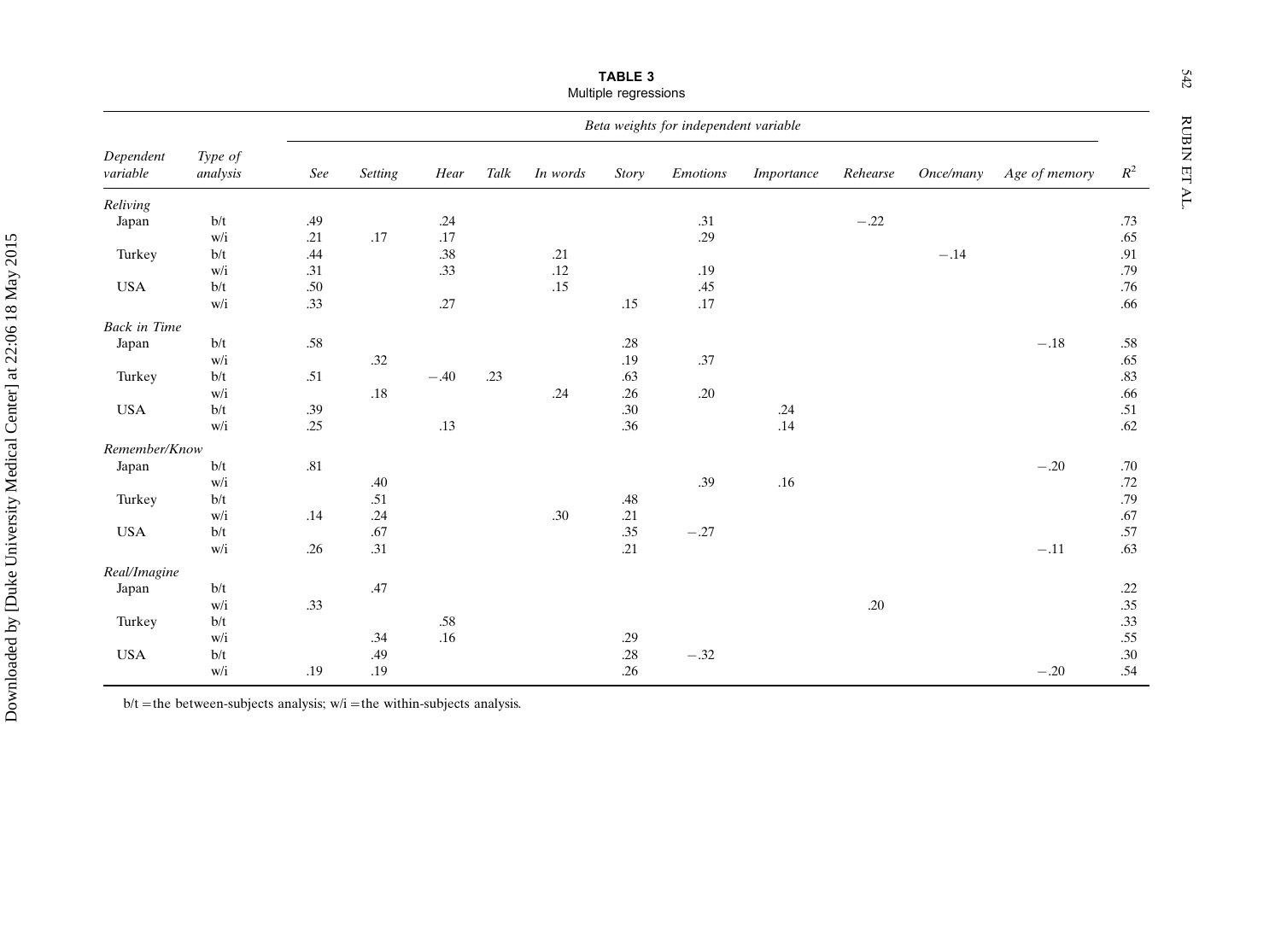The between-subjects and within-subjects analyses ask different questions. The between analysis is a standard individual differences analysis. It asks whether the average ratings of people on our 4 dependent measures can be predicted by the average ratings of people on our 10 independent measures. For example, we test for whether people who tend to relive their memories are also people whose memories have high visual imagery. The within analysis examines each individual separately, doing multiple regressions for that individual. These regression equations are then "averaged". The question here is at the level of most theory in experimental cognitive psychology; that is, it asks what independent measures, within an individual, predict our four dependent measures within the same individual. For example, within each individual considered separately, are the memories that are relived most also the memories that have the highest visual imagery? Because the means used by the between analysis are subtracted out by the correlation formula of the within analysis, each form of analysis is based on information that the other does not use, and the two levels of analysis are independent of each other.

The regression equations shown in Table 3, using the between and within units of analysis, are fairly consistent across cultures. As in our earlier work (Rubin et al., 2003; Rubin & Siegler, 2004), the reliving and back in time variables tend to have different predictor variables from the remember/know and real/imagine variables. First, although the see and setting variables are highly correlated, see more often enters into predictions of reliving and back in time; by contrast, setting more often enters into predictions of remember/ know and real/imagine. The difference between being able to ''see in my mind'' and being able to ''recall the setting where it occurred'' could be a distinction between imagery and context, or between visual imagery and multimodal spatial imagery (Farah, Hammond, Levine, & Calvanio, 1988). Second, *emotion* or the correlated variable of importance enters more often into regression equations for the *reliving* and *back-in-time* variables and always with a positive weight, but enters into the two regression equations for the betweensubjects analyses for the remember/know and real/ imagine variables with a negative weight.

There is one major difference in the withinand between-subjects multiple regressions, a difference that also occurred in our earlier work. The r-squared values are similar for most of the equations, and if anything are larger for the between-subjects regressions, but they are considerably lower for the between-subjects regression of real/imagine. Real/imagine is not as well predicted as an individual differences variable as our other measures.

Comparing across cultures there are few differences, but they are robust and either predicted or easy to interpret. Variables related to language and narrative (i.e., hear, talk, in words, and story) tend to have their largest contributions for the Turkish data, especially when compared to the Japanese data. Talk, in words, and story do not enter into any equations for the Japanese data except for back in time, where they enter for all cultures. In order to further examine these differences, the raw within-subject correlations between the independent and dependent variables in Table 3 were examined, as opposed to the partial correlations used by the multiple regression equations. Correlations were calculated for each of the 150 participants individually. The Fisher's  $\zeta$  transforms of these correlations were submitted to one way ANOVAs with three levels of culture. These are shown in Table 4 along with the average correlation (calculated from the Fisher's z) for each culture. Of the 48 ANOVAs represented in the table, 25 are significant at the .05 level (whereas 2.5 would be expected by chance) and 13 are significant at the .001 level (which is the corrected table-wise  $.05$  level; i.e.,  $.001 = .05/$ 48). Moreover the distribution of significant differences is far from random. Of the 16 analyses involving auditory imagery and language, 13 have significant  $F$  values. In all 16 of these analyses, the correlation from the Turkish sample is the highest numerically, and in 10 of these analyses the Turkish sample differs significantly from the other two samples. All four analyses involving *emotion* are significant. In contrast, of the 28 analyses from the remaining seven independent measures, only eight are significant and these show no clear pattern.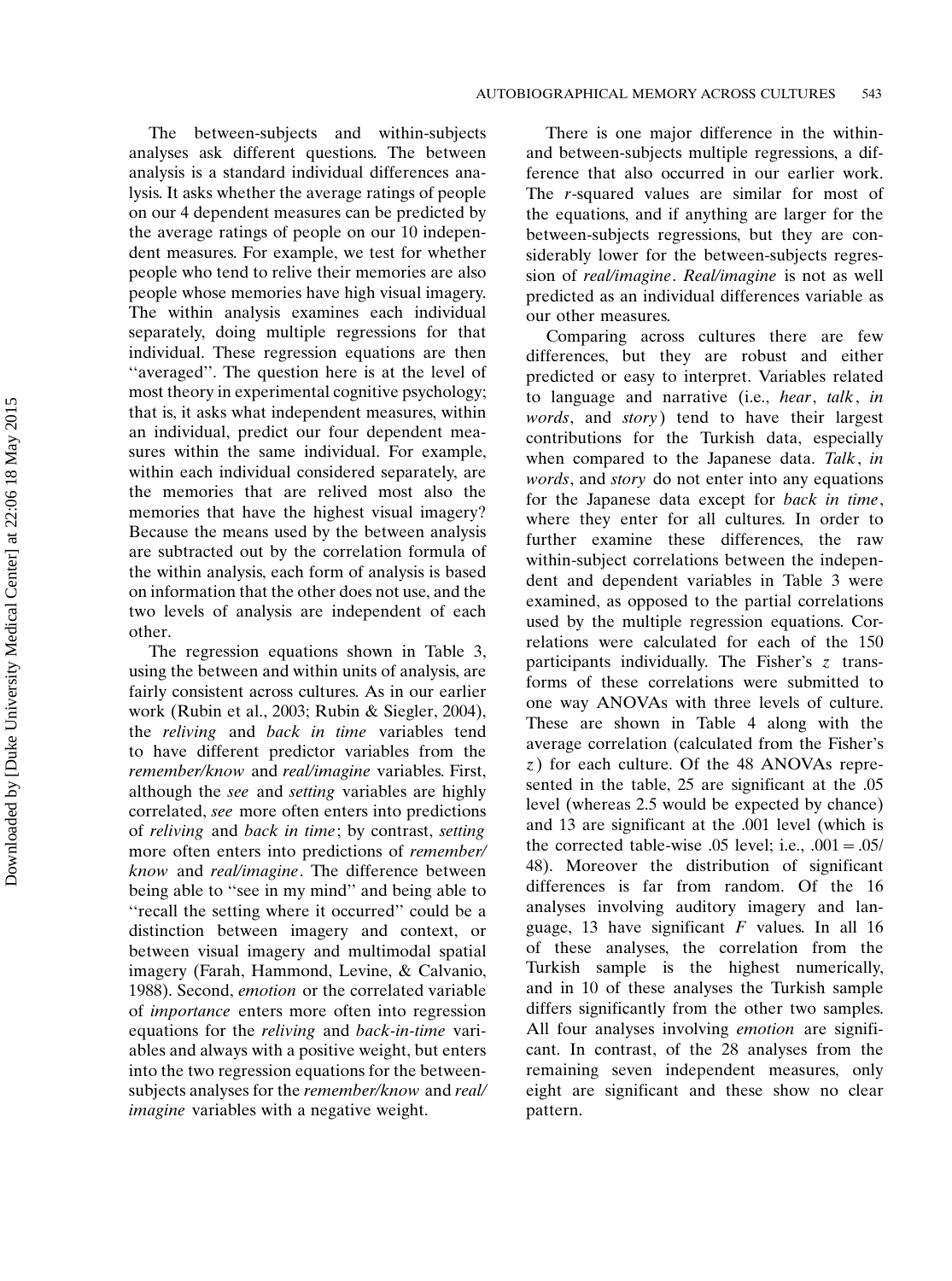|                 |                 |                 | lean correlations among independent and dependent measures of Table 3 c |                 |                   |                 |                         |  |
|-----------------|-----------------|-----------------|-------------------------------------------------------------------------|-----------------|-------------------|-----------------|-------------------------|--|
|                 |                 |                 |                                                                         |                 |                   |                 | Phenomenological report |  |
| Reliving        |                 |                 | Back in time                                                            | Ren             |                   |                 |                         |  |
| J               | T               | U               | F(1, 147)                                                               | J               | T                 | U               | F(1, 147)               |  |
| emotion         |                 |                 |                                                                         |                 |                   |                 |                         |  |
| 66 <sup>a</sup> | 83 <sup>b</sup> | 70 <sup>a</sup> | 0.29                                                                    | 64 <sup>a</sup> | $64^{\mathrm{a}}$ | 61 <sup>a</sup> | 0.20                    |  |
| 66 <sup>a</sup> | 61 <sup>a</sup> | 58 <sup>a</sup> | $9.46***$                                                               | 70 <sup>a</sup> | 60 <sup>a</sup>   | 53 <sup>b</sup> | 4.98**                  |  |
| 60 <sup>a</sup> | $76^{\rm b}$    | 63 <sup>a</sup> | $5.02**$                                                                | $70^{\rm a}$    | $67^{\rm a,b}$    | $58^{\rm b}$    | 20.15***                |  |
| ζe              |                 |                 |                                                                         |                 |                   |                 |                         |  |
| 59 <sup>a</sup> | 93 <sup>b</sup> | 68 <sup>a</sup> | 2.63                                                                    | $54^{\rm a}$    | $63^{\rm a}$      | 57 <sup>a</sup> | 1.90                    |  |
| 51 <sup>a</sup> | 64 <sup>b</sup> | 49 <sup>a</sup> | 1.47                                                                    | 53 <sup>a</sup> | $55^{\rm a}$      | 48 <sup>a</sup> | $4.32*$                 |  |
| 40 <sup>a</sup> | 71 <sup>b</sup> | 38 <sup>a</sup> | 18.96***                                                                | 41 <sup>a</sup> | $71^{\rm b}$      | 37 <sup>a</sup> | 13.87***                |  |
| 41 <sup>a</sup> | 69 <sup>b</sup> | 59 <sup>c</sup> | $5.64**$                                                                | 53 <sup>a</sup> | 69 <sup>b</sup>   | 67 <sup>b</sup> | $6.83**$                |  |
| S               |                 |                 |                                                                         |                 |                   |                 |                         |  |

TABLE 4Mean correlations among independent and dependent measures of Table 3 compared across countries

| Variable                                        |            | Reliving        |                 |                 | Back in time |                    |                 | Remember/know   |            |                 |                   | Real/imagine    |            |                 |                 |                 |
|-------------------------------------------------|------------|-----------------|-----------------|-----------------|--------------|--------------------|-----------------|-----------------|------------|-----------------|-------------------|-----------------|------------|-----------------|-----------------|-----------------|
|                                                 | F(1, 147)  |                 | T               | U               | F(1, 147)    |                    | T               | U               | F(1, 147)  |                 | T                 | U               | F(1, 138)  |                 | T               | U               |
| Component processes: Visual-spatial and emotion |            |                 |                 |                 |              |                    |                 |                 |            |                 |                   |                 |            |                 |                 |                 |
| See                                             | 13.74***   | 66 <sup>a</sup> | 83 <sup>b</sup> | 70 <sup>a</sup> | 0.29         | $64^{\rm a}$       | $64^{\rm a}$    | 61 <sup>a</sup> | 0.20       | 67 <sup>a</sup> | 66 <sup>a</sup>   | $65^{\rm a}$    | 1.64       | 51 <sup>a</sup> | 59 <sup>a</sup> | $54^{\rm a}$    |
| Setting                                         | 2.31       | 66 <sup>a</sup> | 61 <sup>a</sup> | 58 <sup>a</sup> | $9.46***$    | 70 <sup>a</sup>    | 60 <sup>a</sup> | 53 <sup>b</sup> | 4.98**     | 75 <sup>a</sup> | $65^{\rm b}$      | $65^{\rm b}$    | 2.74       | $54^\circ$      | 62 <sup>a</sup> | 52 <sup>a</sup> |
| Emotions                                        | $9.04***$  | 60 <sup>a</sup> | 76 <sup>b</sup> | 63 <sup>a</sup> | 5.02**       | 70 <sup>a</sup>    | $67^{a,b}$      | 58 <sup>b</sup> | 20.15***   | 76 <sup>a</sup> | 66 <sup>b</sup>   | $52^{\circ}$    | 5.29**     | $42^{\rm a}$    | $56^{\rm b}$    | $47^{a,b}$      |
| Component processes: Sound and language         |            |                 |                 |                 |              |                    |                 |                 |            |                 |                   |                 |            |                 |                 |                 |
| Hear                                            | 18.08***   | 59 <sup>a</sup> | 93 <sup>b</sup> | 68 <sup>a</sup> | 2.63         | $54^{\rm a}$       | 63 <sup>a</sup> | 57 <sup>a</sup> | 1.90       | 57 <sup>a</sup> | $64^{\mathrm{a}}$ | 56 <sup>a</sup> | $10.57***$ | $35^{\rm a}$    | $56^{\rm b}$    | 46 <sup>a</sup> |
| Talk                                            | $6.86**$   | 51 <sup>a</sup> | 64 <sup>b</sup> | 49 <sup>a</sup> | 1.47         | 53 <sup>a</sup>    | $55^{\rm a}$    | 48 <sup>a</sup> | $4.32*$    | $54^{\rm a,b}$  | 58 <sup>a</sup>   | $45^{\rm b}$    | $7.40***$  | 33 <sup>a</sup> | 50 <sup>b</sup> | 38 <sup>a</sup> |
| In words                                        | 21.99***   | 40 <sup>a</sup> | 71 <sup>b</sup> | 38 <sup>a</sup> | 18.96***     | 41 <sup>a</sup>    | $71^{\rm b}$    | 37 <sup>a</sup> | 13.87***   | 50 <sup>a</sup> | 71 <sup>b</sup>   | 37 <sup>a</sup> | 15.02***   | 30 <sup>a</sup> | 57 <sup>b</sup> | 32 <sup>a</sup> |
| <b>Story</b>                                    | $21.67***$ | 41 <sup>a</sup> | 69 <sup>b</sup> | 59 <sup>c</sup> | $5.64**$     | 53 <sup>a</sup>    | 69 <sup>b</sup> | 67 <sup>b</sup> | $6.83**$   | 50 <sup>a</sup> | 68 <sup>b</sup>   | $58^{\rm a,b}$  | $20.72***$ | 30 <sup>a</sup> | 62 <sup>b</sup> | 58 <sup>a</sup> |
| Reported properties of events or memories       |            |                 |                 |                 |              |                    |                 |                 |            |                 |                   |                 |            |                 |                 |                 |
| Importance                                      | 0.33       | 48 <sup>a</sup> | 48 <sup>a</sup> | 45 <sup>a</sup> | 1.30         | $52^{\rm a}$       | 47 <sup>a</sup> | 44 <sup>a</sup> | $10.21***$ | 56 <sup>a</sup> | 43 <sup>b</sup>   | 33 <sup>b</sup> | 0.98       | 35 <sup>a</sup> | 41 <sup>a</sup> | 36 <sup>a</sup> |
| Rehearse                                        | 1.76       | 41 <sup>a</sup> | 48 <sup>a</sup> | 41 <sup>a</sup> | 0.85         | 46 <sup>a</sup>    | $42^{\rm a}$    | 40 <sup>a</sup> | 5.48**     | 50 <sup>a</sup> | $43^{\rm a,b}$    | 34 <sup>b</sup> | 2.06       | 40 <sup>a</sup> | 40 <sup>a</sup> | 31 <sup>a</sup> |
| Once/many                                       | $4.46*$    | $00^{a,b}$      | 03 <sup>b</sup> | 11 <sup>a</sup> | 2.65         | 00 <sup>a</sup>    | 00 <sup>a</sup> | 10 <sup>a</sup> | 3.05       | 01 <sup>a</sup> | 00 <sup>a</sup>   | 11 <sup>a</sup> | 1.43       | 04 <sup>a</sup> | 06 <sup>a</sup> | $12^{\rm a}$    |
| Merge/extend                                    | 0.67       | 09 <sup>a</sup> | 07 <sup>a</sup> | 19 <sup>a</sup> | 1.01         | 20 <sup>a</sup>    | 06 <sup>8</sup> | 18 <sup>a</sup> | 0.29       | 18 <sup>a</sup> | 10 <sup>a</sup>   | 14 <sup>a</sup> | 1.42       | 27 <sup>a</sup> | 09 <sup>a</sup> | 14 <sup>a</sup> |
| Age of memory                                   | 5.65**     | $-33a$          | 49 <sup>b</sup> | $43^{a,b}$      | 0.54         | $-37$ <sup>a</sup> | $42^{\rm a}$    | 41 <sup>a</sup> | 2.24       | $-33a$          | 43 <sup>a</sup>   | 40 <sup>a</sup> | $4.57*$    | $-31a$          | $42^{\rm a}$    | 47 <sup>b</sup> |

 $J =$ Japan, T = Turkey, U = USA;  $* = .05 ** = .01 ** = .001$ ; for *merge/extend* the *df* in the denominator are 116, 115, 116, and 102. Means with different superscripts are different at  $p < 0.05$  by a Tukey's test.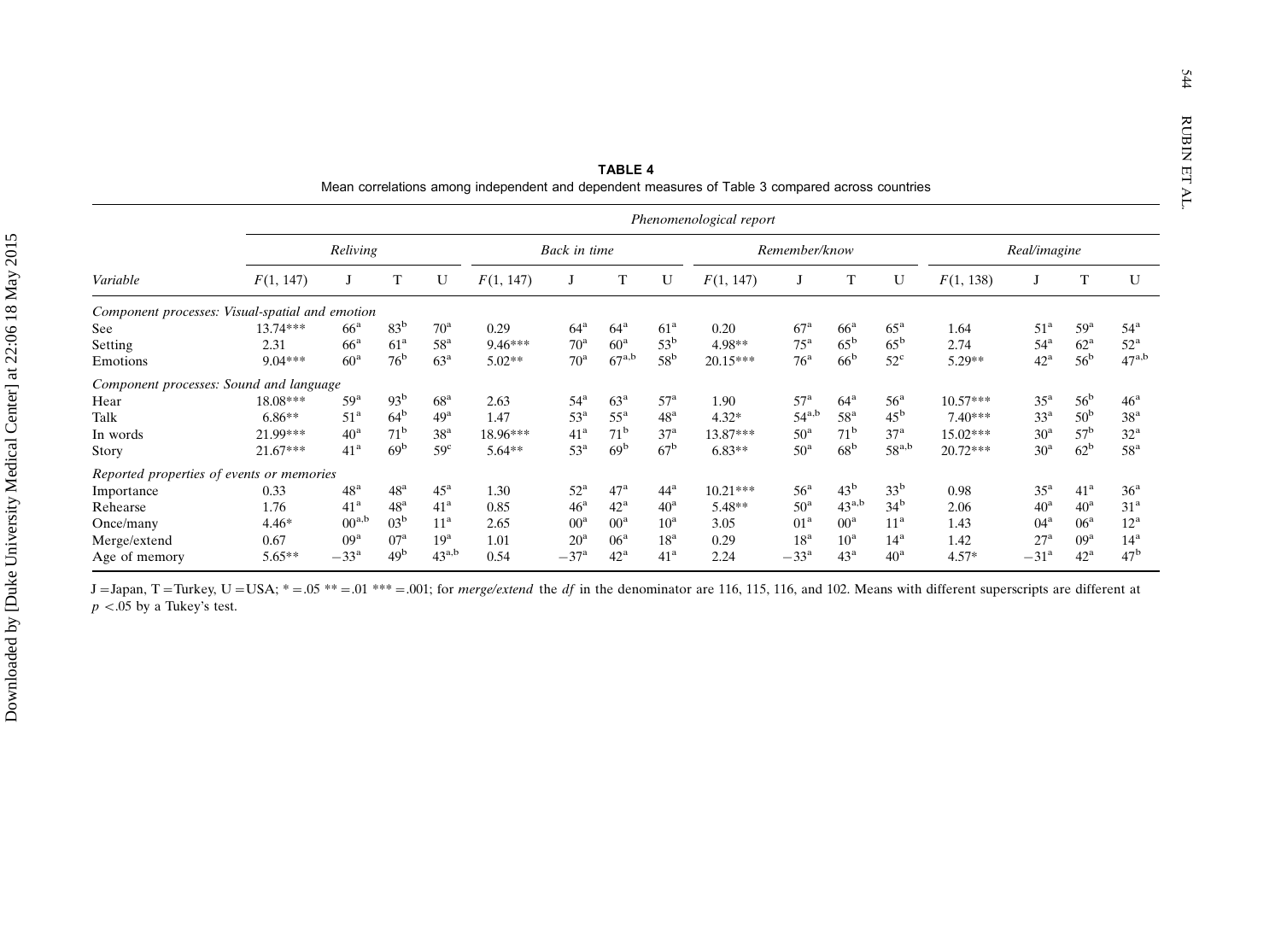#### **DISCUSSION**

There are three key findings. First, there is a marked similarity across cultures in the relative values of the means and correlations of the 15 scales and in the multiple regressions. These include: real/imagine was predicted better at the within- than between-subjects level of analysis, remember/know ratings were predicted in multiple regression equations in ways that were more similar to measures of real/imagine than recollection, and setting was a better predictor of real/imagine whereas see was a better predictor of recollection. These results also occur in other samples from the USA. Second, within that pattern of similarity, as expected, the Japanese sample expresses less uncertainty in the accuracy of their memories. Their high rating of real/ imagine is in contrast to their generally lower ratings on other measures. The order of real/ imagine across the three cultures follows the order of Uncertainty Avoidance as expected: Japan, Turkey, USA. Given the many differences among these cultures, we cannot infer that Uncertainty Avoidance caused the differences in real/imagine, but the order of real/imagine is consistent with a prediction based on Uncertainty Avoidance. Third, the Turkish sample has higher correlations of measures of auditory imagery and language with measures of recollection and belief, and higher mean rating of auditory imagery relative to visual imagery. This is consistent with the emphasis shown in Turkish grammar on whether one learned about an event through language or direct observation. Thus it appears that the same basic processes and relations are operating in all three cultures, but that there are small but measurable and understandable differences in means and in the basic relations among the variables as measured by correlations.

The clearest of these correlational differences among the cultures is the greater emphasis on sound and language in the Turkish sample vis-a`-vis the other two cultures. In the introduction we suggested that members of individualist cultures could be expected to rate the visual intensity of their memories higher than members of collectivist cultures, because the former might rely more on visual evidence while members of a collectivist culture would rate auditory imagery and narrative character of their memories due to the salience of social links. Thus participants from Turkey, which is the most collectivist culture of the three (Hofstede, 2001), show higher rankings on language and narrative variables. However, one might have expected the USA to be the outlier, with Turkey and Japan being closer together. One possible explanation for this may be found in work on narrative development by Minami and McCabe (1995). This work shows that the narratives of Japanese children are composed of brief and plain episodes of past events, and that Japanese mothers interact with their children in ways that encourage their production of these shorter narratives. This structure is not solely a discourse structure; instead it reveals a cultural norm for a socially situated activity (Labov, 1972). This Japanese enculturation into a more terse narrative style may counteract the more elaborate social and linguistic effects found in the Turkish sample (Kuntay & Ahtam, 2004). At an early age, the narratives children in these cultures showed differences such as use of evaluative remarks. Turkish children often tended to use evaluative remarks that did not emerge in the narratives of the Japanese children (Kuntay & Nakamura, 2004). Thus it may be that elaborated conversation plays a greater role in Turkey and thus in autobiographical memories collected from Turkey.

More speculatively, research indicating cultural differences in personality traits coincides with the differences in emphasis on sound and language. Research comparing cultures on the cultural averages of the five personality factors measured by the Revised NEO Personality Inventory shows about one standard deviation of difference between Extraversion mean for Japanese people in comparison to Turks and Americans (McCrae, 2002). The higher ratings of auditory information by the Turkish and American samples may be related to the elevated auditory component in the interactions of people who are highly extraverted. Furthermore, cultural and personality differences in the contents of memories and the need for coherence with self-images may impact on the type of imagery associated with the memory of the event (Conway, 2005).

The basic-systems model of autobiographical memory maps the phenomenology of remembering (e.g., ''see it in my mind'', ''feel now what I felt then'', ''reliving the event'', etc.) onto the neuropsychology of remembering (e.g., ''visual cortex'', ''auditory cortex'', ''frontal lobes'', etc.) in a way that acknowledges that the biological architecture of memory and the fundamental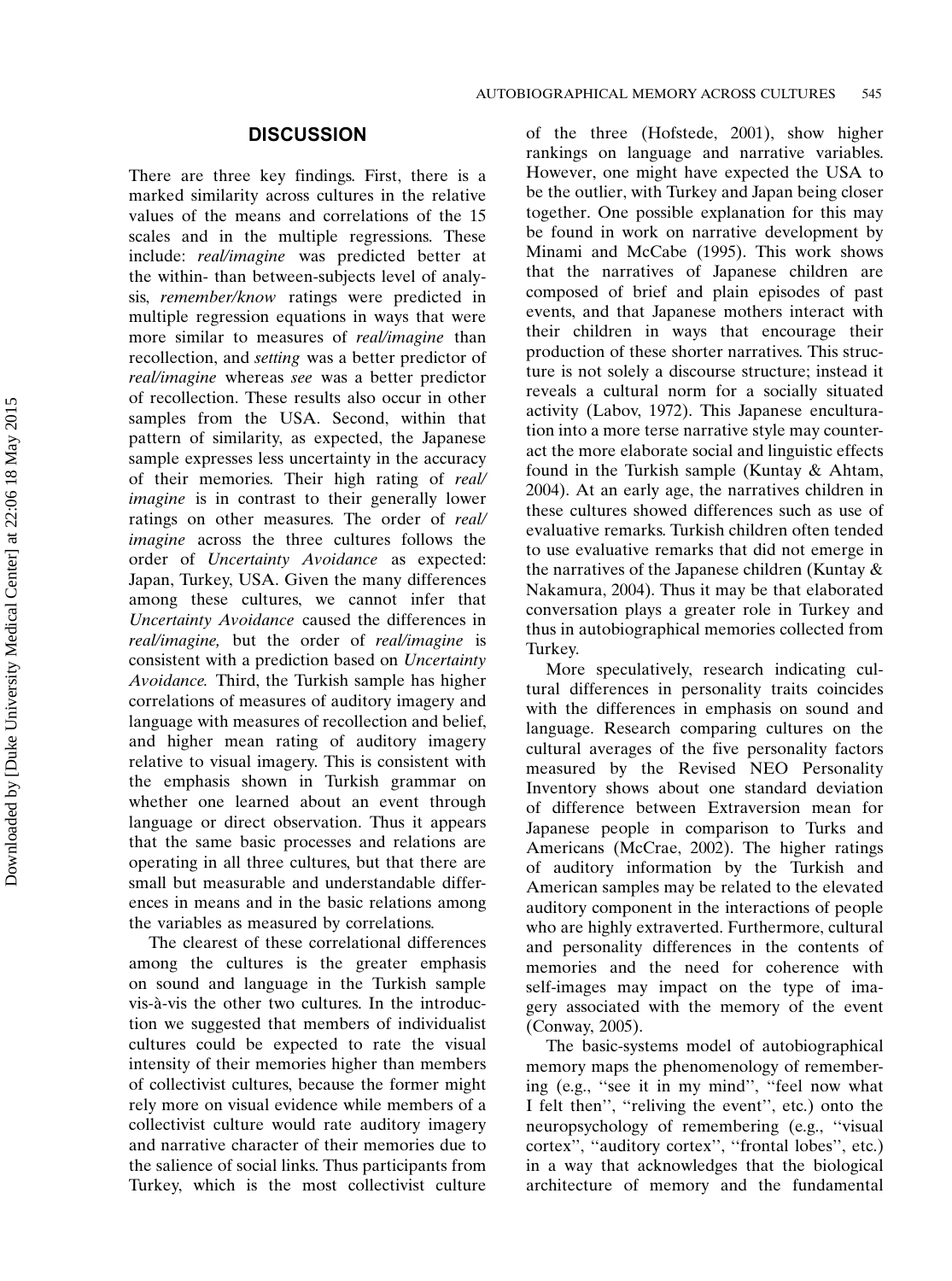sensory accompaniments are pancultural universals. Nevertheless, our research suggests that different components in the system may be activated differentially in stable patterns that differ cross-culturally. Specifically, the question we addressed in our analysis was: How do ratings of sensory and other features and judgements of metacognitive processes interact in predicting Japanese, Turkish, and American undergraduate judgements about two other key properties of memory—the sense of reliving one's memories and one's belief in the veracity of one's memories? Results indicate that the Turkish pattern differs from the Japanese and American patterns in that language and narrative variables are more implicated in the Turkish students' sense of reliving and believing their memories than they are in Japanese and Americans' sense of reliving and belief in their memories. Thus, while the underlying mechanics of memory may be crossculturally identical, the processing taking place seems to differ. It is not simply a difference in how Turkish individuals assess their memories; the reliving, back in time, remember/know, and real/imagine judgements are post-hoc assessments of a memory already retrieved. It is also a difference in how these individuals experience their memories. That is, the sense of reliving and experience of being ''back in time'' are constitutive of on-line vivacity. While such experiential reliving of memories is common across the three cultures (and arguably universal), its mental provenance is not. For Turkish students it is grounded more on language and narrative processes than for Japanese and American students. Why this should be so is certainly interesting, but that it is so suggests we need to continue refining our understanding of how cognition and the sociocultural environment interact in cognitive processing. Put simply, it is not that people from different cultural backgrounds think different thoughts—rather they think differently. Our research suggests one way of understanding how this might work at a processing level.

> Manuscript received 21 January 2005 Manuscript accepted 12 March 2007 First published online 11 June 2007

#### REFERENCES

Boroditsky, L., Schmidt, L. A., & Phillips, W. (2003). Sex, syntax, and semantics. In D. Gentner & S. Goldin-Meadow (Eds.), Language in mind: Advances in the study of language and thought (pp. 61-79). Cambridge, MA: MIT Press.

- Burton, M. L., Moore, C. C., Whiting, J. W. M., & Romney, A. K. (1996). Regions based on social structure. Current Anthropology,  $37(1)$ ,  $87-123$ .
- Conway, M. A. (2005). Memory and the self. Journal of Memory and Language, 53, 594-628.
- Conway, M. A., & Haque, S. (1999). Overshadowing the reminiscence bump: Memories of a struggle for independence. Journal of Adult Development, 6,  $35 - 44.$
- Conway, M. A., & Pleydell-Pearce, C. W. (2000). The construction of autobiographical memories in the self-memory system. Psychological Review, 107,  $261 - 268.$
- Conway, M. A., Wang, Q., Hanyu, K., & Haque, S. (2005). A cross-cultural investigation of autobiographical memory: On the universality and cultural variation of the reminiscence bump. Journal of Cross-Cultural Psychology, 36, 739-749.
- Estes, W. K. (1956). The problem of inference from curves based on group data. Psychological Bulletin, 53, 134-140.
- Farah, M. J., Hammond, K. M., Levine, D. N., & Calvanio, R. (1988). Visual and spatial mental imagery: Dissociable systems of representation. Cognitive Psychology, 20, 439-462.
- Gardiner, J. M., & Java, R. I. (1990). Recollective experience in word and nonword recognition. Memory & Cognition,  $18$ ,  $23-30$ .
- Greenberg, D. L., & Rubin, D. C. (2003). The neuropsychology of autobiographical memory. Cortex, 39, 687-728.
- Han, J. J., Leichtman, M. D., & Wang, Q. (1998). Autobiographical memory in Korean, Chinese, and American children. Developmental Psychology, 34,  $701 - 713.$
- Hedden, T., Park, D. C., Nisbett, R., Li-Jun, J., Jing, Q., & Jiao, S. (2002). Cultural variation in verbal versus spatial neuropsychological function across the lifespan. Neuropsychology,  $16(1)$ ,  $65-73$ .
- Hofstede, G. (1980). Culture's consequences: International differences in work-related values. Beverly Hills, CA: Sage Publications.
- Hofstede, G. (2001). Culture's consequences: Comparing values, behaviours, institutions, and organizations across nations (2nd ed.). Thousand Oaks, CA: Sage Publications.
- Horiuchi, T. (2004). Influences of recollective experience and self-other differences in episodic retrieval on a following recall test. Japanese Journal of Psychology, 75, 148-153.
- Jin, J. A., & Naka, M (2002). Elicitation of children's narratives about past events by Chinese mothers and fathers. The Japanese Journal of Developmental Psychology,  $13, 274-283$ .
- Johnson, M. K., Foley, M. A., Suengas, A. G., & Raye, C. L. (1988). Phenomenal characteristics of memories for perceived and imagined autobiographical events. Journal of Experimental Psychology: General, 117, 371-376.
- Kuntay, A. C., & Ahtam, B. (2004). Effect of maternal education on the Turkish mothers' styles of